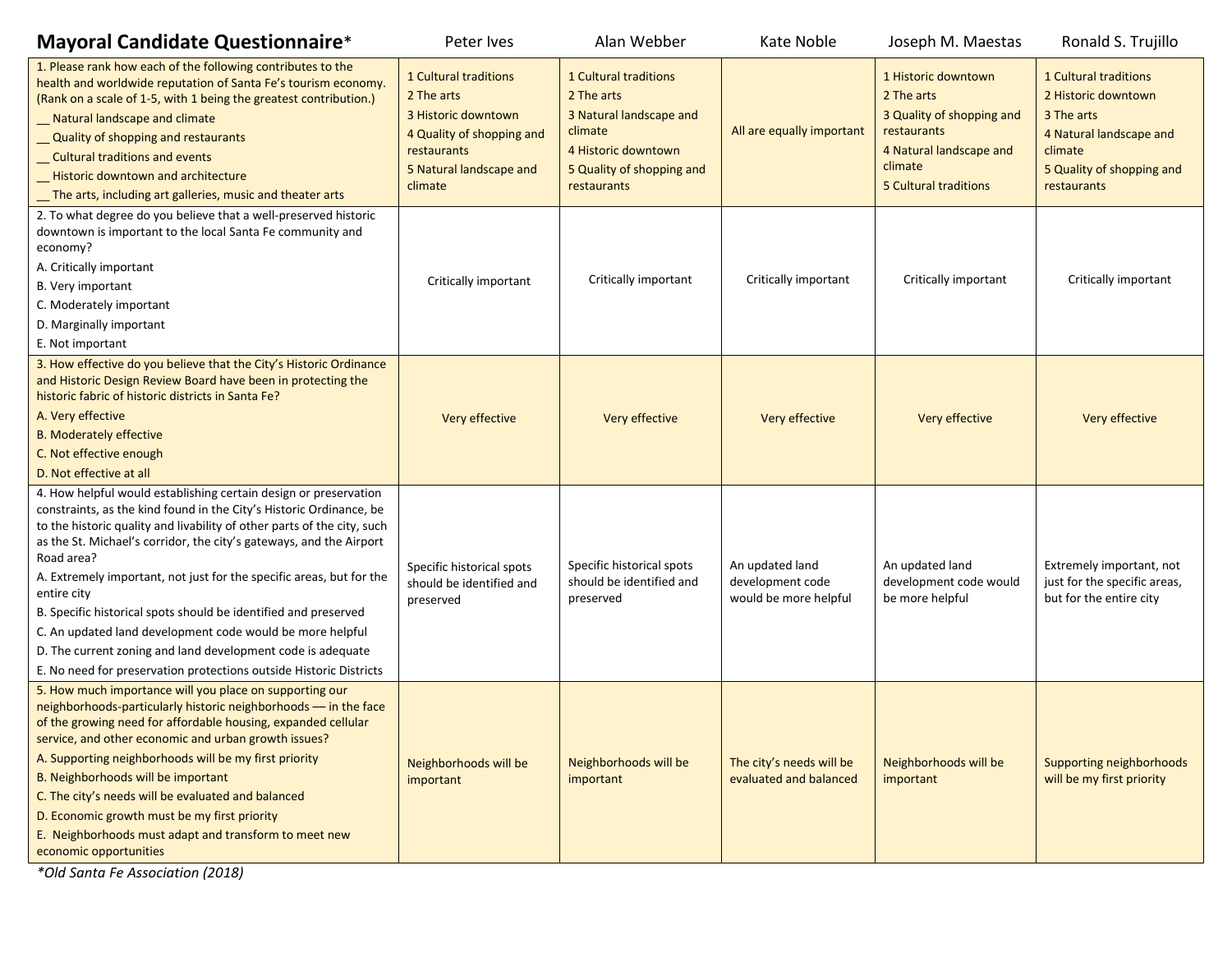|                                                                                                                                                                                                                                                                                                                                                                                                                                                                                                                                                                                                                                                                                                           | Peter Ives                                                                                                                 | Alan Webber                                                                                                                | Kate Noble                                                          | Joseph M. Maestas                                                                                                          | Ronald S. Trujillo                                                                                                         |
|-----------------------------------------------------------------------------------------------------------------------------------------------------------------------------------------------------------------------------------------------------------------------------------------------------------------------------------------------------------------------------------------------------------------------------------------------------------------------------------------------------------------------------------------------------------------------------------------------------------------------------------------------------------------------------------------------------------|----------------------------------------------------------------------------------------------------------------------------|----------------------------------------------------------------------------------------------------------------------------|---------------------------------------------------------------------|----------------------------------------------------------------------------------------------------------------------------|----------------------------------------------------------------------------------------------------------------------------|
| 6. When it comes to appointing volunteer committee and<br>commission members, how important should their direct<br>experience and expertise be in the selection process?<br>A. Critically important<br><b>B.</b> Important<br>C. Moderately important<br>D. Direct experience minimally important<br>E. Would accept a fresh approach over experience                                                                                                                                                                                                                                                                                                                                                     | Important                                                                                                                  | Critically important                                                                                                       | Important                                                           | Critically important                                                                                                       | Critically important                                                                                                       |
| 7. How important to you is maintaining the city's height<br>restrictions downtown?<br>A. Extremely important<br><b>B.</b> Important<br>C. Moderately important<br>D. Not as important as growth opportunities<br>E. Not important                                                                                                                                                                                                                                                                                                                                                                                                                                                                         | Important                                                                                                                  | <b>Extremely important</b>                                                                                                 | Important                                                           | <b>Extremely important</b>                                                                                                 | <b>Extremely important</b>                                                                                                 |
| 8. Please rank 1-5 (with 1 being the greatest) the importance of<br>the role which each of the following plays in attracting and<br>keeping young families in Santa Fe.<br>Natural and built environments<br>_ Affordable housing<br>_Good jobs<br>Good public schools<br>_ Strong cultural and political traditions/connections                                                                                                                                                                                                                                                                                                                                                                          | 1 Good jobs<br>2 Natural and built<br>environments<br>3 Affordable housing<br>4 Good public schools<br>5 Strong traditions | 1 Good public schools<br>2 Good jobs<br>3 Affordable housing<br>4 Natural and built<br>environments<br>5 Strong traditions | All are equally important                                           | 1 Good jobs<br>2 Affordable housing<br>3 Good public schools<br>4 Natural and built<br>environments<br>5 Strong traditions | 1 Affordable housing<br>2 Good jobs<br>3 Good public schools<br>4 Natural and built<br>environments<br>5 Strong traditions |
| 9. Do you believe our City should provide incentives to the city's<br>business sector encouraging it to address our serious water,<br>sustainability and environmental challenges?<br>A. Yes, with a broad range of tax, fee and regulatory incentives<br>B. Yes, with limited tax and fee incentives<br>C. Yes, but with regulatory incentives not affecting City's tax<br>revenues.<br>D. Moderately so, but with other types of incentives<br>E. No, business sector can address such issues without<br>government incentives.                                                                                                                                                                         | Yes, but with regulatory<br>incentives not affecting<br>City's tax revenues                                                | Yes, but with regulatory<br>incentives not affecting<br>City's tax revenues                                                | Yes, with a broad range<br>of tax, fee and regulatory<br>incentives | Yes, with a broad range of<br>tax, fee and regulatory<br><i>incentives</i>                                                 | Yes, but with regulatory<br>incentives not affecting<br>City's tax revenues.                                               |
| 10. Other famous historic U.S. cities recognize their historic<br>integrity to be of vital importance to their economic and<br>community well-being, and some, such as Charleston, S.C., have<br>their entire city staff trained by their historic divisions to<br>understand the necessity of preservation for their city's welfare.<br>In your opinion, how effective would this comprehensive<br>approach be in maintaining Santa Fe's authenticity and sense of<br>place?<br>A. Critically effective and necessary<br>B. Moderately effective but necessary<br>C. Moderately effective for Land Use staff only<br>D. Not effective and time-consuming for Land Use staff<br>E. Irrelevant to Santa Fe | Moderately effective but<br>necessary                                                                                      | Moderately effective but<br>necessary                                                                                      | Moderately effective but<br>necessary                               | Critically effective and<br>necessary                                                                                      | Moderately effective but<br>necessary                                                                                      |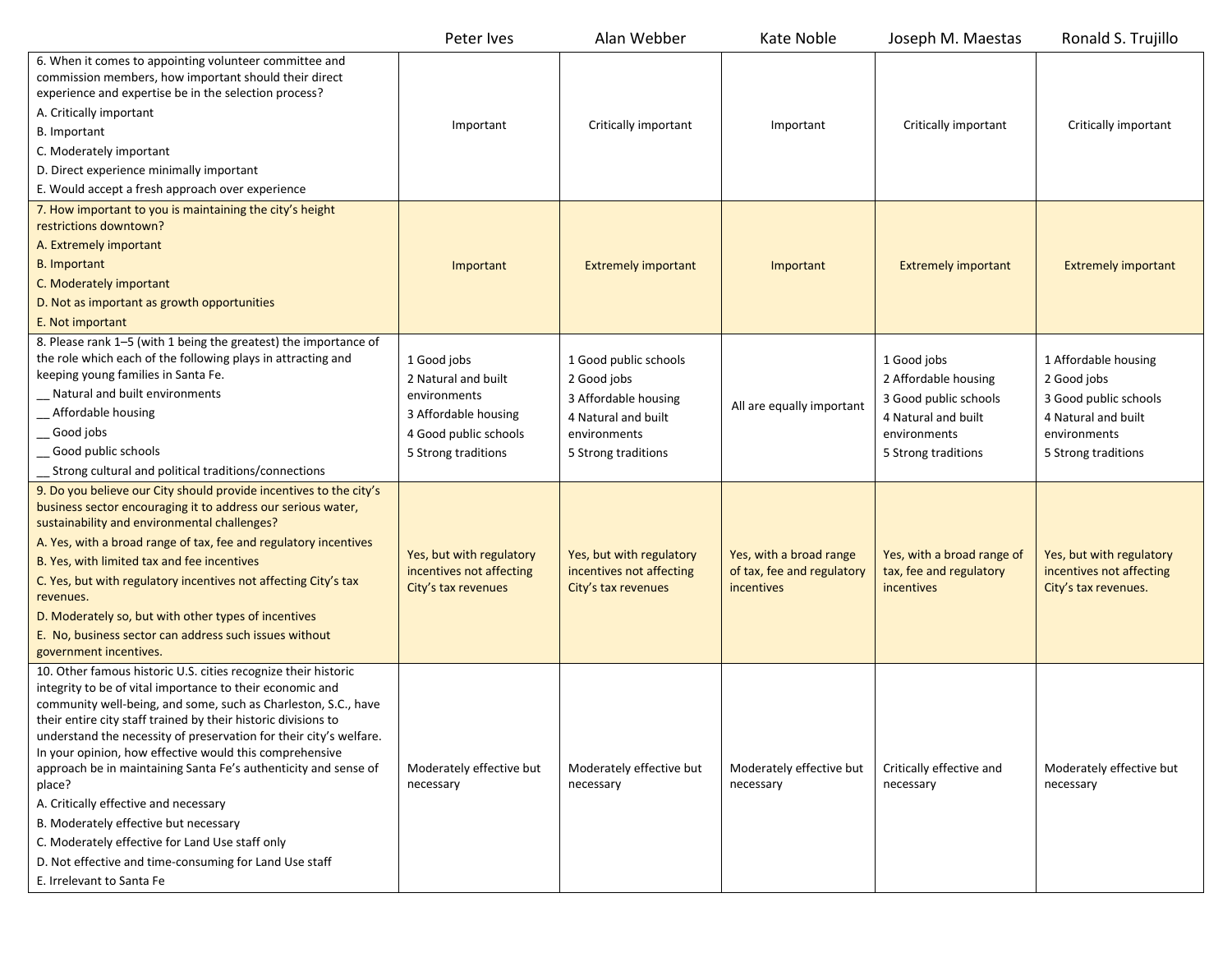## **Additional comments:**

## *Kate Noble*

Question 1. It is the combination of all of these factors which create the worldwide reputation of Santa Fe as a desirable place to visit. We need all of these things working together to maintain our position as a popular tourist destination.

Question 4. We should work to enhance livability in all areas of the city, including those listed above. An updated land development code with an eye to preserving any culturally significant pieces would help to foster a vibrant city with different areas of character. We should work to expand on Santa Fe's strong art and cultural identity with the unique qualities present in each of these areas. We can include more modern, excellent architecture, and experiment with innovative design in areas outside our historic downtown.

Question 5. We need to support neighborhoods and adapt and update; I believe we can do both and that it is not one or the other. Our city's livability depends on vibrant neighborhoods and being able to keep up with the emerging needs of the community for housing and economic empowerment. There are always solutions that can take into account many different objectives. I know we can work together authentically to find balanced solutions.

Question 6. Relevant expertise and experience will always be a consideration. We also need to have diverse representation and viewpoints on committees and commissions. Another critical consideration will be any individual's ability to listen, problem solve, and work collaboratively on a team.

Question 7. We need to preserve the magical, authentic feeling of our historic downtown.

Question 9. Incentives are an important tool in fostering the desirable conditions our community needs. We should offer these in the broadest way possible to our business sector.

Question 10. More comprehensive training for city staff is a great idea. Most employees have a good recognition of the importance of maintaining our historical integrity. It would be great to look into the costs and benefits of a comprehensive program such as this for Santa Fe.

## *Ronald S. Trujillo*

Question 1. All of the above are important to Santa Fe. It is difficult to rank these, as they intersect (such as culture and the historic downtown), all influencing the importance of our arts and how they draw tourists as a vital element to our local economy. Each relies on the other, and all must be of importance to our city government.

Question 2. Of course, our historic downtown is important. We are the oldest capital city in the Unites States. Our history, our diversity in cultures, our architecture, our people set us apart from all other cities. It is not just a cornerstone for who we are, but a vital part of our economy.

Question 3. Job well done!

Question 4. As Mayor I will continue to keep all of Santa Fe's architecture and beauty as a priority. Each will have differing needs, but all of Santa Fe's buildings and corridors are important.

Question 5. Affordable housing is a Santa Fe problem – one for all Santa Feans to embrace and work together to ease. Our neighborhoods are where we live, where we raise our families, and provide the anchor to our culture. I have always supported all our neighborhoods, and will continue to do so.

Question 6. I think it speaks for itself to have the right people, the right expertise, in our important committees and commissions. It is with these expert's help and support for our city that we can tackle the issues that worry us today, and be proactive against issues that may worry us tomorrow.

Question 7. Our skyline is one of our treasures. We must work to keep the right height restrictions in place.

Question 8. All are interconnected. I would rank each as #1 if the question allowed. Affordable housing allows families to stay in Santa Fe, but that means we need good jobs and good schools to keep those families here. And our cultures and traditions are rooted deeply in our families, living in an environment that is unique. Hard to say which is most important, as they all work together.

Question 9. Our local businesses employ and are run by our neighbors, by our citizens. The city must work closely with business on these critical issues. Only together can we make a better future for our city.